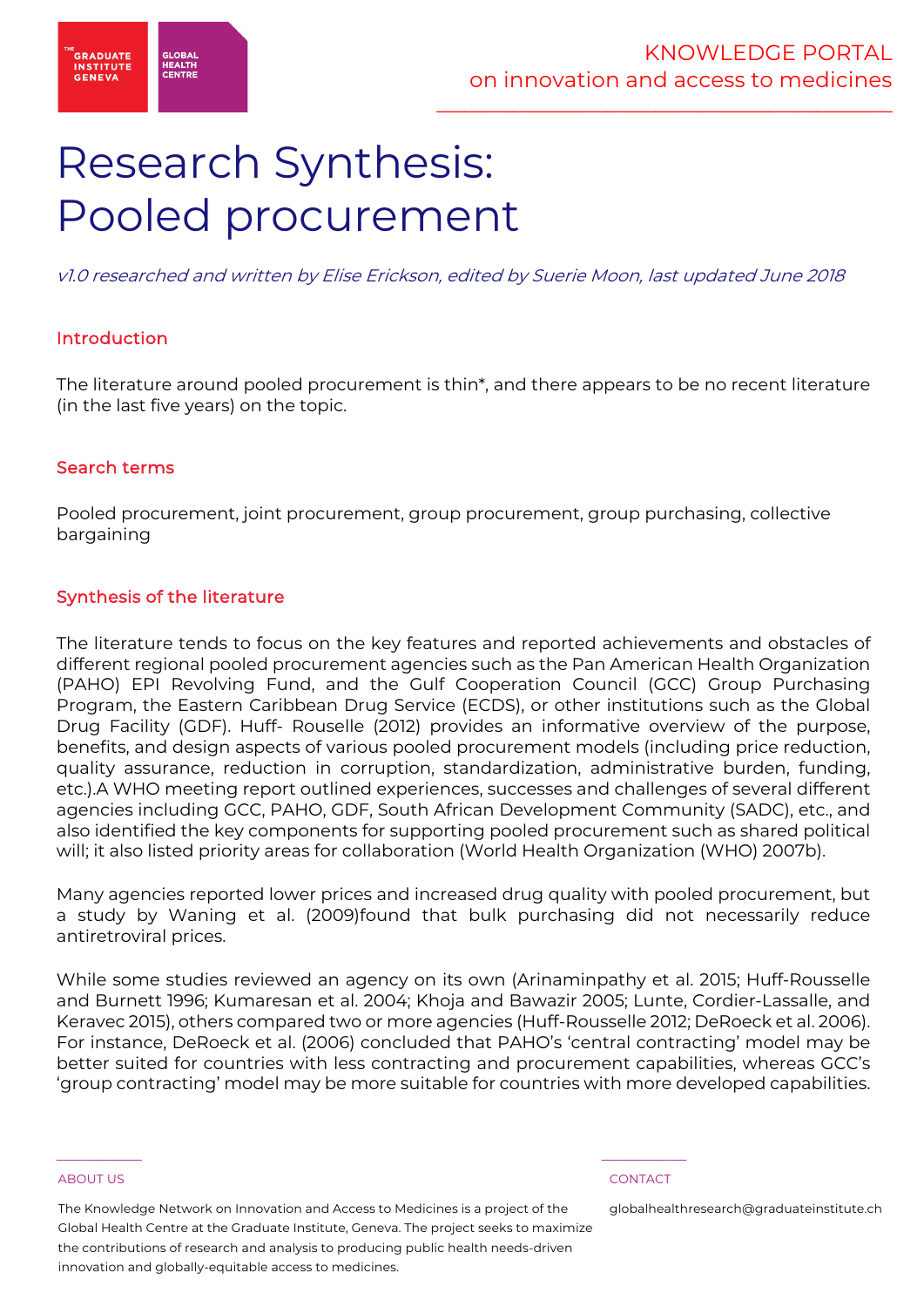

Although the focus tends to be on regional agencies, some (although fewer) studies focused on national or sub-national pooled systems such as the pooled procurement system set-up as a result of Delhi's 1994 Drug Policy in India (Roy Chaudhury et al. 2005); a study comparing pooled procurement models in Bihar and Tamil Nadu, India (Chokshi et al. 2015); Jordan's public health sector joint procurement of pharmaceuticals (Al-Abbadi et al. 2009); New Zealand's pooled procurement under the National Hospital Pharmaceutical Strategy (2002-2003) (Tordoff, Norris, and Reith 2005); or Thailand's provincial collective bargaining system (Songkhla, Wibulpolprasert, and Prakongsai 1998). Examining the theory behind pooled procurement,Barbosa and Fiuza (2012) showed that public bodies in Brazil benefited from lower prices with pooled procurement, and also that the reputation of the actors in the pool mattered—that is, when a buyer in good standing is joined by a buyer with a poor reputation, the prices paid increased as a result of credit risk effects.

Some studies focused solely on vaccine procurement. For instance, Kaddar et al. (2013) examined MIC's use of UN-pooled procurement systems for vaccines, including a graphical overview (see figure 8 in Kaddar et al. 2013), and a table listing all MIC vaccine procurement methods.

There are also a handful of feasibility studies and situational analyses for pooled procurement in various regions that outline specific considerations for pooled procurement (World Health Organization (WHO) 2007a; Southern African Development Community (SADC) 2012).

# Research gaps

• Additional empirical studies on the impact, benefit and transaction cost of pooled procurement on drug prices, including mechanisms at international, regional and national levels, particularly in developing countries

Better understanding of the conditions under which pooled procurement is most effective

• Further research to understand the specific needs of middle-income countries (MICs) in pooled procurement mechanisms

• Data to compare quality, quantity and prices of drugs supplied inside vs. outside of pooled procurement institutions (e.g. Global Fund and Global Drug Facility - GDF).

# Cited papers with abstracts

Al-Abbadi, Ibrahim, Abdelraouf Qawwas, Mahmoud Jaafreh, Taher Abosamen, and Maisa Saket. 2009. "One-Year Assessment of Joint Procurement of Pharmaceuticals in the Public Health Sector in Jordan." Clinical Therapeutics 31 (6): 1335–44. https://doi.org/10.1016/j.clinthera.2009.05.021.

Abstract: Background: About 10% of the gross domestic product in Jordan is spent on health care, and almost one third of that is spent on pharmaceuticals. The public health sector in Jordan has 4 main governmental parties that purchase medicines independently through annual tenders (ie, the process of bidding, being awarded, ordering, paying for, and receiving drugs) issued in the generic (or scientific) name of the medicines or therapeutic groups. Double

### ABOUT US CONTACT AND RESERVE THE RELEASE OF THE RELEASE OF THE RELEASE OF THE RELEASE OF THE RELEASE OF THE RELEASE OF THE RELEASE OF THE RELEASE OF THE RELEASE OF THE RELEASE OF THE RELEASE OF THE RELEASE OF THE RELEASE O

The Knowledge Network on Innovation and Access to Medicines is a project of the Global Health Centre at the Graduate Institute, Geneva. The project seeks to maximize the contributions of research and analysis to producing public health needs-driven innovation and globally-equitable access to medicines.

 $\frac{1}{2}$  , and the set of the set of the set of the set of the set of the set of the set of the set of the set of the set of the set of the set of the set of the set of the set of the set of the set of the set of the set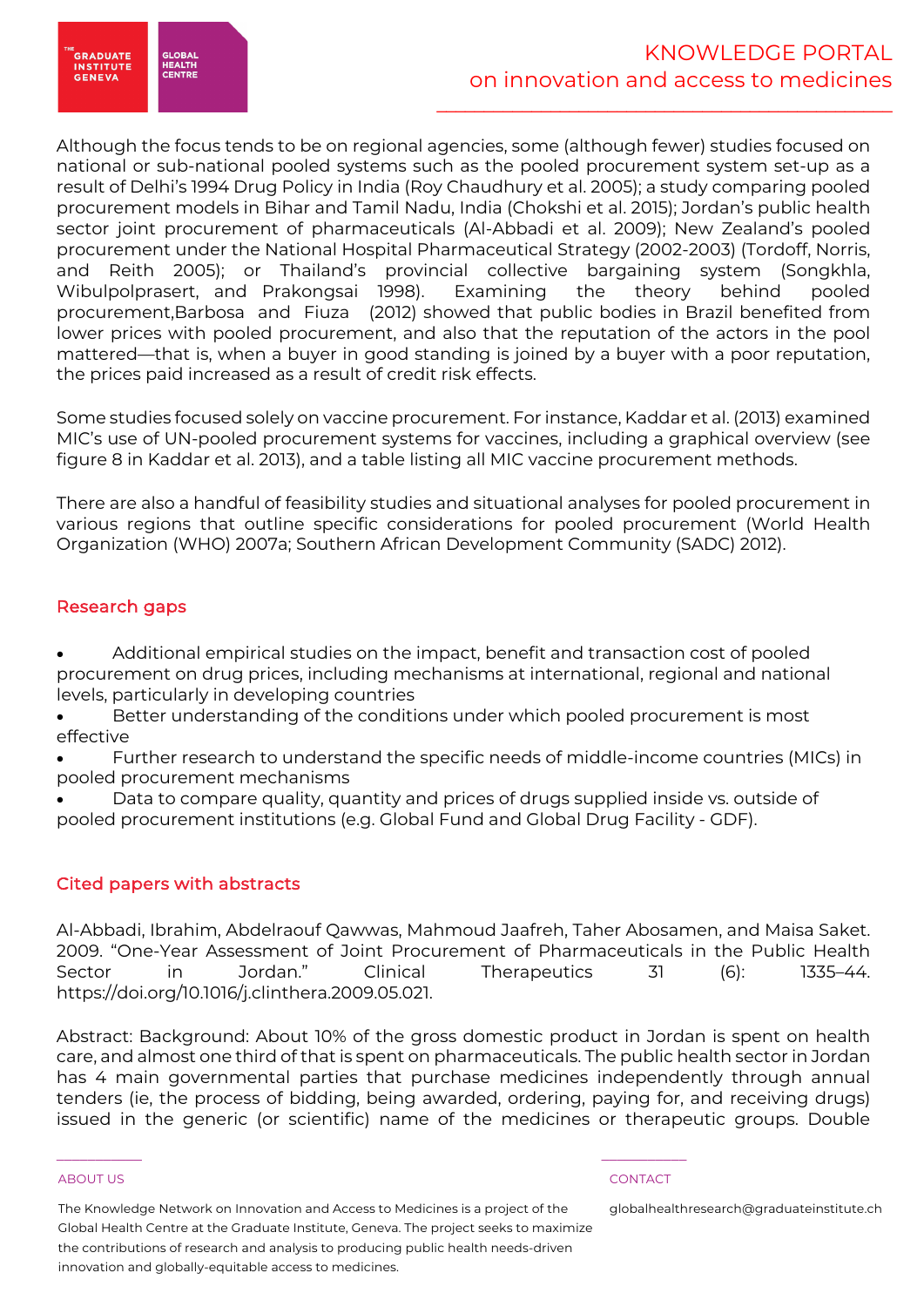

purchasing is a problem that leads to higher spending on drugs and poor availability of medicines throughout the year. To remedy this problem, a joint procurement process was established in Jordan in 2004 and went into practice in 2006.

Objective: The aim of this research was to assess the first year of purchasing pharmaceuticals in the public health sector in Jordan through the joint procurement process for the 4 participating parties in comparison with purchasing pharmaceuticals independently before the institution of joint procurement.

Methods: The first tender under the joint procurement process was issued in 2007 for antibiotics, anti- HIV medications, and antituberculosis agents, which represent 15% of the annual pharmaceutical public-sector purchases in Jordan. A research committee solicited lists of purchased quantities and final purchase prices of these pharmaceuticals obtained in 2006 by each participating group and in 2007 through the joint procurement process. The quantitycomparison method was used to compare the costs of drugs purchased in 2006 and 2007, and estimated cost savings were calculated for each product for each party for 2006 and 2007 under the assumption that the same quantities purchased by each participating party in 2006 would be purchased through joint procurement (prices of 2007).

Results: Purchasing through the joint procurement process achieved an estimated savings of 2.4%. This savings increased to 8.9% after excluding 1 item (a cephalosporin), the raw material price of which increased markedly in 2007 compared with 2006 because of an international shortage of raw materials.

Conclusion: Based on these initial findings, applying a joint procurement system for pharmaceuticals in the public health sector in Jordan has potential to reduce expenditures for the purchase of medicines and provide treatment continuously throughout the year.

# Link: https://www.sciencedirect.com/science/article/pii/S0149291809001672

Arinaminpathy, Nimalan, Thierry Cordier-Lassalle, Kaspars Lunte, and Christopher Dye. 2015. "The Global Drug Facility as an Intervention in the Market for Tuberculosis Drugs." Bulletin of the World Health Organization 93 (4): 237–248A. https://doi.org/10.2471/BLT.14.147256.

Abstract: OBJECTIVE:To investigate funding for the Global Drug Facility since 2001 and to analyse the facility's influence on the price of high-quality tuberculosis drugs.

METHODS: Data on the price of tuberculosis drugs were obtained from the Global Drug Facility for 2001 to 2012 and, for the private sector in 15 countries, from IMS Health for 2002 to 2012. Data on funding of the facility were also collected.

FINDINGS: Quality-assured tuberculosis drugs supplied by the Global Drug Facility were generally priced lower than drugs purchased in the private sector. In 2012, just three manufacturers accounted for 29.9 million United Stated dollars (US\$) of US\$ 44.5 million by value of first-line drugs supplied. The Global Fund to Fight AIDS, Tuberculosis and Malaria provided 73% (US\$ 32.5 million of US\$44.5 million) and 89% (US\$ 57.8 million of US \$65.2 million) of funds for first- and second-line drugs, respectively. Between 2010 and 2012, the facility's market share

### ABOUT US CONTACT AND RESERVE THE RELEASE OF THE RELEASE OF THE RELEASE OF THE RELEASE OF THE RELEASE OF THE RELEASE OF THE RELEASE OF THE RELEASE OF THE RELEASE OF THE RELEASE OF THE RELEASE OF THE RELEASE OF THE RELEASE O

The Knowledge Network on Innovation and Access to Medicines is a project of the Global Health Centre at the Graduate Institute, Geneva. The project seeks to maximize the contributions of research and analysis to producing public health needs-driven innovation and globally-equitable access to medicines.

 $\frac{1}{2}$  , and the set of the set of the set of the set of the set of the set of the set of the set of the set of the set of the set of the set of the set of the set of the set of the set of the set of the set of the set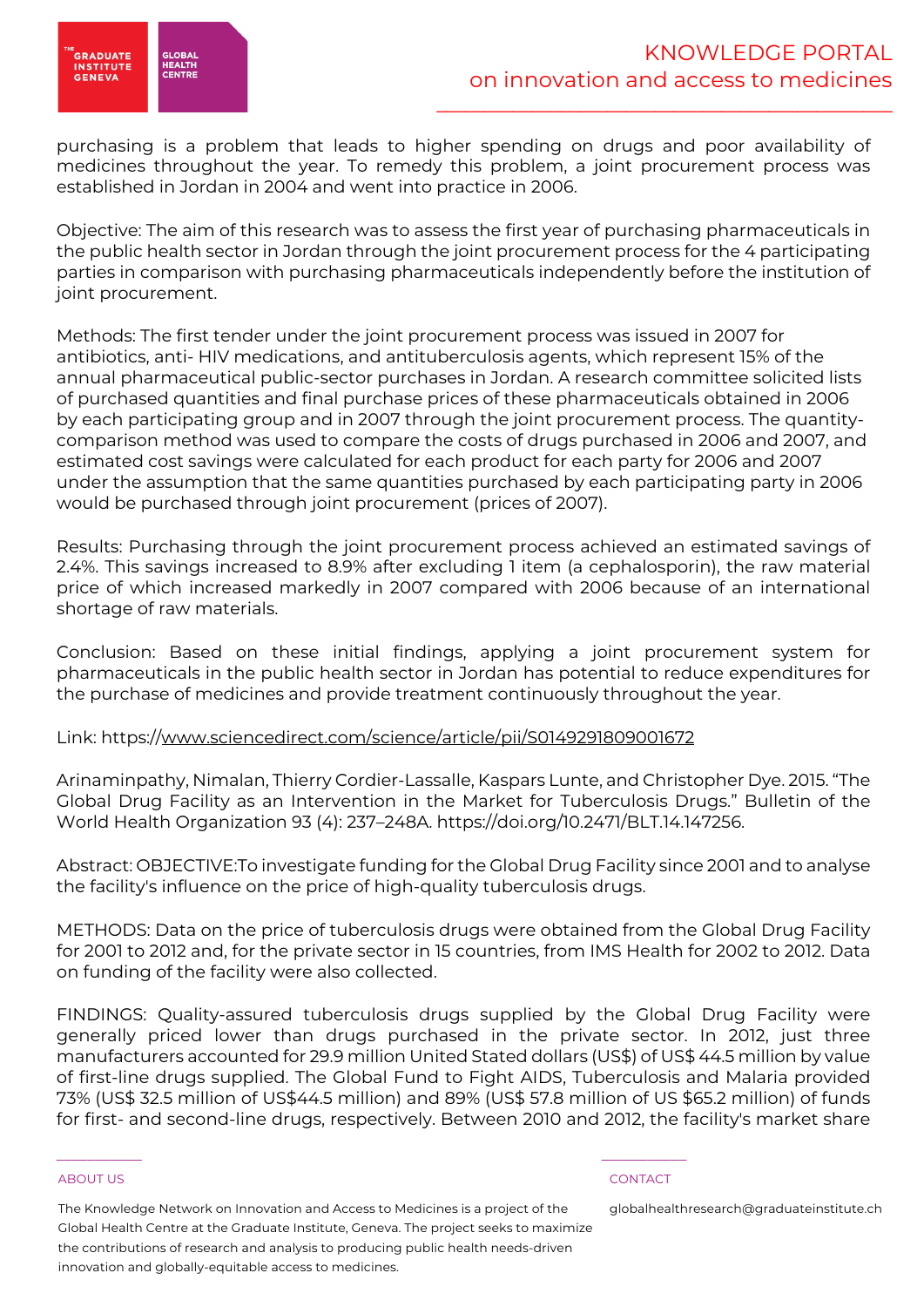

of second-line tuberculosis drugs increased from 26.1% to 42.9%, while prices decreased by as much as 24% (from US\$ 1231 to US\$ 939). Conversely, the facility's market share of first-line drugs fell from 37.2% to 19.2% during this time, while prices increased from US\$ 9.53 to US\$ 10.2.

CONCLUSION: The price of tuberculosis drugs supplied through the facility was generally less than that on the private market. However, to realize its full potential and meet the needs of more tuberculosis patients, the facility requires more diverse and stable public funding and greater flexibility to participate in the private market.

# Link: https://www.ncbi.nlm.nih.gov/pmc/articles/PMC4431561/pdf/BLT.14.147256.pdf

Barbosa, Klênio, and Eduardo Pedral Sampaio Fiuza. 2012. "Demand Aggregation and Credit Risk Effects in Pooled Procurement: Evidence from the Brazilian Public Purchases of Pharmaceuticals and Medical Supplies." Working Paper. http://bibliotecadigital.fgv.br/dspace/handle/10438/10009.

Abstract: Pooled procurement has an important role in reducing acquisition prices of goods. A pool of buyers, which aggregates demand for its members, increases bargaining power and allows suppliers to achieve economies of scale and scope in the production. Such aggregation demand e ect lowers prices paid for buyers. However, when a buyer with a good reputation for paying suppliers in a timely manner is joined in the pool by a buyer with bad reputation may have its price paid increased due to the credit risk e ect on prices. This will happen because prices paid in a pooled procurement should refect the (higher) average buyers' credit risk. Using a data set on Brazilian public purchases of pharmaceuticals and medical supplies, we nd evidence supporting both e ects. We show that the prices paid by public bodies in Brazil are lower when they buy through pooled procurement than individually. On the other hand, federal agencies (i.e. good buyers) pay higher prices for products when they are joined by state agencies (i.e. bad buyers) in a pool. Such evidence suggests that pooled procurement should be carefully designed to avoid that prices paid increase for its members.

# Link: https://bibliotecadigital.fgv.br/dspace/handle/10438/10009

Chokshi, Maulik, Habib Hasan Farooqui, Sakthivel Selvaraj, and Preeti Kumar. 2015. "A Cross-Sectional Survey of the Models in Bihar and Tamil Nadu, India for Pooled Procurement of Medicines." WHO South-East Asia Journal of Public Health 4 (1): 78. https://doi.org/10.4103/2224- 3151.206625.

Abstract: Background: In India, access to medicine in the public sector is significantly affected by the efficiency of the drug procurement system and allied processes and policies. This study was conducted in two socioeconomically different states: Bihar and Tamil Nadu. Both have a pooled procurement system for drugs but follow different models. In Bihar, the volumes of medicines required are pooled at the state level and rate contracted (an open tender process invites bidders to quote for the lowest rate for the list of medicines), while actual invoicing and payment are done at district level. In Tamil Nadu, medicine quantities are also pooled at state level but payments are also processed at state level upon receipt of laboratory quality-assurance reports on the medicines.

### ABOUT US CONTACT AND RESERVE THE RELEASE OF THE RELEASE OF THE RELEASE OF THE RELEASE OF THE RELEASE OF THE RELEASE OF THE RELEASE OF THE RELEASE OF THE RELEASE OF THE RELEASE OF THE RELEASE OF THE RELEASE OF THE RELEASE O

The Knowledge Network on Innovation and Access to Medicines is a project of the Global Health Centre at the Graduate Institute, Geneva. The project seeks to maximize the contributions of research and analysis to producing public health needs-driven innovation and globally-equitable access to medicines.

 $\frac{1}{2}$  , and the set of the set of the set of the set of the set of the set of the set of the set of the set of the set of the set of the set of the set of the set of the set of the set of the set of the set of the set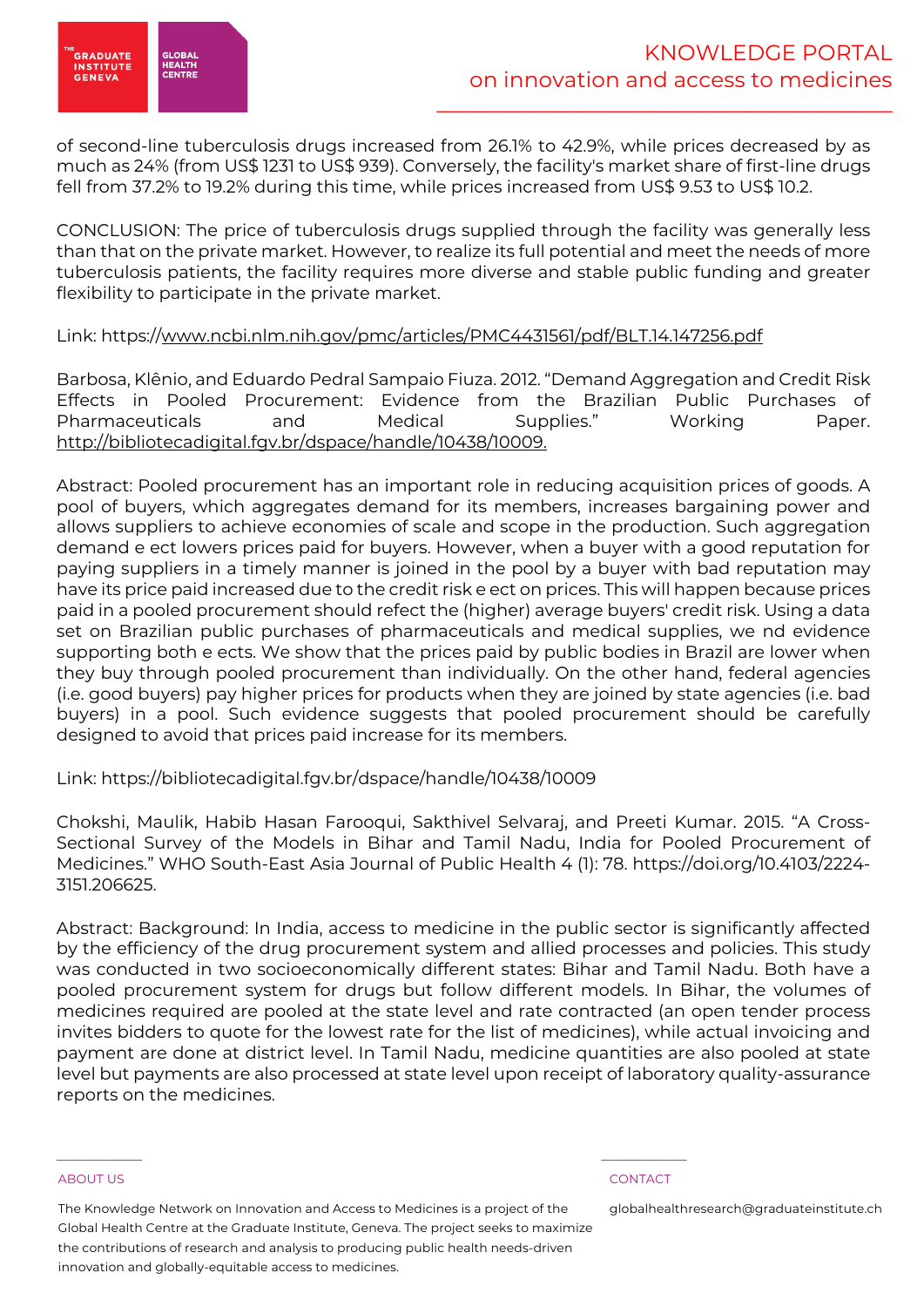

Methods: In this cross-sectional survey, a range of financial and non-financial data related to procurement and distribution of medicine, such as budget documents, annual reports, tender documents, details of orders issued, passbook details and policy and guidelines for procurement were analysed. In addition, a so-called ABC analysis of the procurement data was done to to identify high- value medicines.

Results: It was observed that Tamil Nadu had suppliers for 100% of the drugs on their procurement list at the end of the procurement processes in 2006, 2007 and 2008, whereas Bihar's procurement agency was only able to get suppliers for 56%, 59% and 38% of drugs during the same period. Further, it was observed that Bihar's system was fuelling irrational procurement; for example, fluconazole (antifungal) alone was consuming 23.4% of the state's drug budget and was being procured by around 34% of the districts during 2008-2009. Also, the ratios of procurement prices for Bihar compared with Tamil Nadu were in the range of 1.01 to 22.50. For 50% of the analysed drugs, the price ratio was more than 2, that is, Bihar's procurement system was procuring the same medicines at more than twice the prices paid by Tamil Nadu.

Conclusion: Centralized, automated pooled procurement models like that of Tamil Nadu are key to achieving the best procurement prices and highest possible access to medicines.

Link: http://www.who-seajph.org/article.asp?issn=2224- 3151;year=2015;volume=4;issue=1;spage=78;epage=85;aulast=Chokshi

DeRoeck, Denise, Saleh A. Bawazir, Peter Carrasco, Miloud Kaddar, Alan Brooks, John Fitzsimmons, and Jon Andrus. 2006. "Regional Group Purchasing of Vaccines: Review of the Pan American Health Organization EPI Revolving Fund and the Gulf Cooperation Council Group Purchasing Program." The International Journal of Health Planning and Management 21 (1): 23– 43. https://doi.org/10.1002/hpm.822.

Abstract: This paper reviews the key design features, accomplishments of and lessons learned from two regional group procurement mechanisms dealing with vaccines that have been in operation for more than 25 years. The Pan American Health Organization (PAHO) EPI Revolving Fund purchases vaccines and immunization supplies on behalf of more than 35 countries in the Latin American and Caribbean region. Based on a 'central contracting' model, the program handles most aspects of procurement—from tendering to contracting with and paying producers—using a common fund to pay producers before being reimbursed by countries once goods are received in-country. The Gulf Cooperation Council (GCC) Group Purchasing Program among seven Persian Gulf States issues joint tenders for vaccines, as well as drugs and other medical goods. Through this 'group contracting' program, countries are responsible for contracting with and paying producers on their own, once the group has selected winning bids. Both programs have experienced substantial growth in the past two decades and are considered to have contributed to or accelerated achievements of immunization programs in both regions, including the introduction of new vaccines. The paper identifies several features of both programs—both those designed to attract country participation and those designed to ensure the programs' financial viability—which help explain their success and longevity.

Link: http://onlinelibrary.wiley.com/doi/10.1002/hpm.822/abstract

 $\frac{1}{2}$  , and the set of the set of the set of the set of the set of the set of the set of the set of the set of the set of the set of the set of the set of the set of the set of the set of the set of the set of the set

### ABOUT US CONTACT AND RESERVE THE RELEASE OF THE RELEASE OF THE RELEASE OF THE RELEASE OF THE RELEASE OF THE RELEASE OF THE RELEASE OF THE RELEASE OF THE RELEASE OF THE RELEASE OF THE RELEASE OF THE RELEASE OF THE RELEASE O

### The Knowledge Network on Innovation and Access to Medicines is a project of the Global Health Centre at the Graduate Institute, Geneva. The project seeks to maximize the contributions of research and analysis to producing public health needs-driven innovation and globally-equitable access to medicines.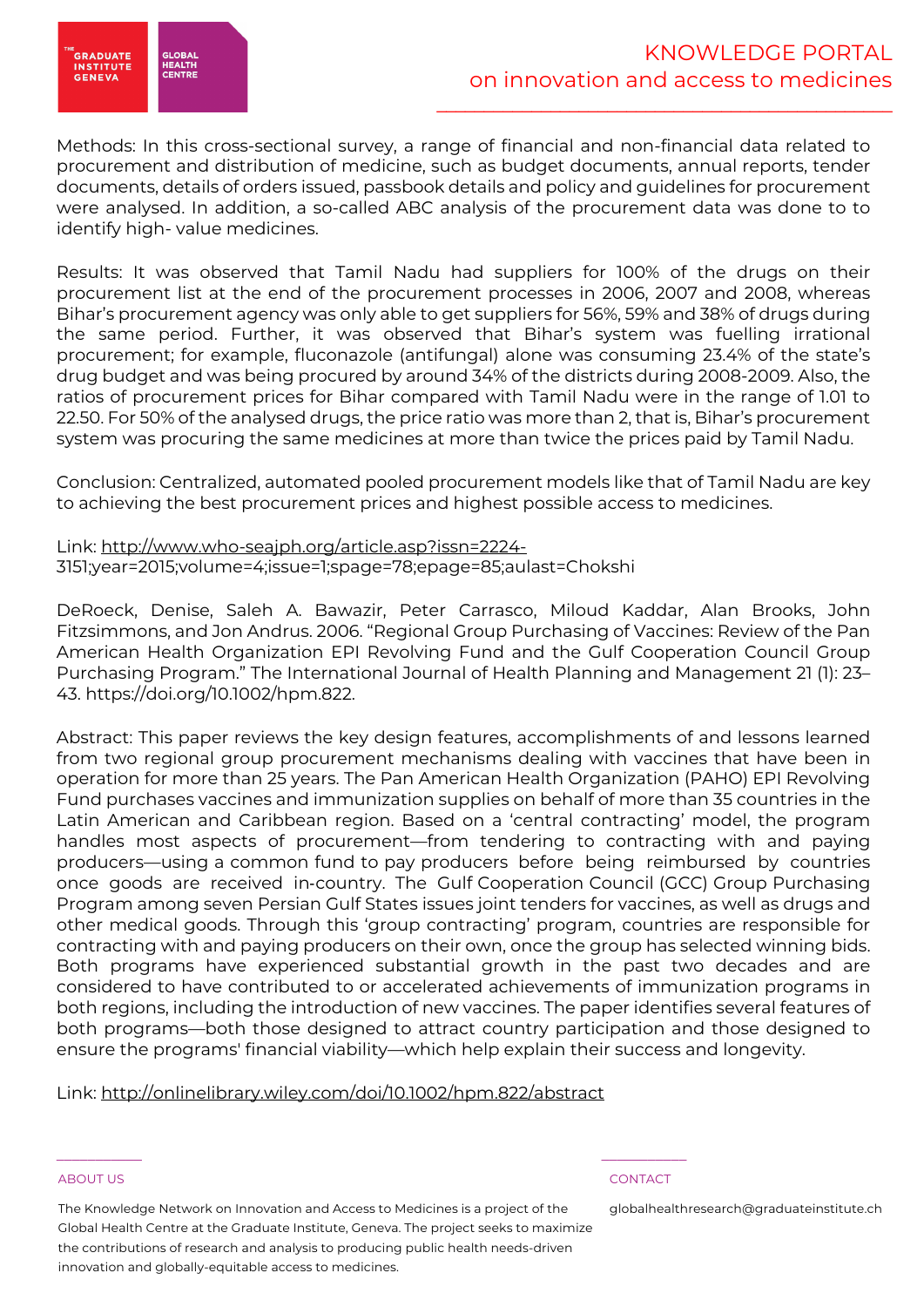

Huff-Rousselle, Maggie. 2012. "The Logical Underpinnings and Benefits of Pooled Pharmaceutical Procurement: A Pragmatic Role for Our Public Institutions?" Social Science & Medicine 75 (9): 1572– 80. https://doi.org/10.1016/j.socscimed.2012.05.044.

Abstract: Multi-national pharmaceutical companies have long operated across national boundaries, and exercised significant leverage because of the breadth and depth of their market control. The goals of public health can be better served by redressing the imbalance in market leverage between supply and demand. Consolidation of purchasing power across borders, as well as within countries across organizational entities, is one means to addressing this imbalance. In those existing pooled procurement models that consolidate purchasing across national boundaries, benefits have included: 1) reductions in unit purchase prices; 2) improved quality assurance; 3) reduction or elimination of procurement corruption; 4) rationalized choice through better-informed selection and standardization; 5) reduction of operating costs and administrative burden; 6) increased equity between members; 7) augmented practical utility in the role of the host institutions (regional or international) administering the system; and finally, 8) increased access to essential medical products within each participating country. Many barriers to implementation of a multi-country pooled procurement system are eliminated when the mechanism is established within a regional or international institution, especially where participating countries are viewed (and view themselves) as clients/members of the institution, so that they have some sense of ownership over the procurement mechanism. This review article is based on two literature reviews, conducted between 2007 and 2009 (including publications from 1996 through 2009), and interviews with key informants.

# Link: https://www.sciencedirect.com/science/article/pii/S0277953612005102#bib21

Huff-Rousselle, Maggie, and Francis Burnett. 1996. "Cost Containment Through Pharmaceutical Procurement: A Caribbean Case Study." The International Journal of Health Planning and Management 11 (2): 135–57. https://doi.org/10.1002/(SICI)1099-1751(199604)11:2<135::AID-HPM422>3.0.CO;2-1.

Abstract: This article discusses the potential for health sector cost containment in developing countries through improved pharmaceutical procurement. By describing the specific example of the Eastern Caribbean Drug Service (ECDS), which provides a pooled procurement service to nine ministries of health in the small island nations of the Caribbean, it examines the elements of the procurement operation that allowed ECDS to reduce unit costs for pharmaceuticals by over 50 per cent during its first procurement cycle. The analyis of ECDS considers: (1) political will, institutional alliances, and the creation of a public sector monopsony; (2) pooling demand; (3) restricted international tendering and the pharmaceutical industry; (4) estimating demand and supplier guarantees; (5) reducing variety and increasing volume through standardizing pack sizes, dosage forms and strengths; (6) generic bidding and therapeutic alternative bidding; (7) mode of transport from foreign suppliers; (8) financing mechanisms, including choice of currency, foreign exchange, and terms of payment; (9) market conditions and crafting and enforcing supplier contracts; and, (10) the adjudication process, including consideration of suppliers' past performance, precision requirements in the manufacturing process, number of products awarded to suppliers, and issues of judgment. The authors consider the relevance of this agency's experience to other developing countries by providing a blueprint that can be adopted or modified to suit other situations.

### ABOUT US CONTACT AND RESERVE THE RELEASE OF THE RELEASE OF THE RELEASE OF THE RELEASE OF THE RELEASE OF THE RELEASE OF THE RELEASE OF THE RELEASE OF THE RELEASE OF THE RELEASE OF THE RELEASE OF THE RELEASE OF THE RELEASE O

The Knowledge Network on Innovation and Access to Medicines is a project of the Global Health Centre at the Graduate Institute, Geneva. The project seeks to maximize the contributions of research and analysis to producing public health needs-driven innovation and globally-equitable access to medicines.

 $\frac{1}{2}$  , and the set of the set of the set of the set of the set of the set of the set of the set of the set of the set of the set of the set of the set of the set of the set of the set of the set of the set of the set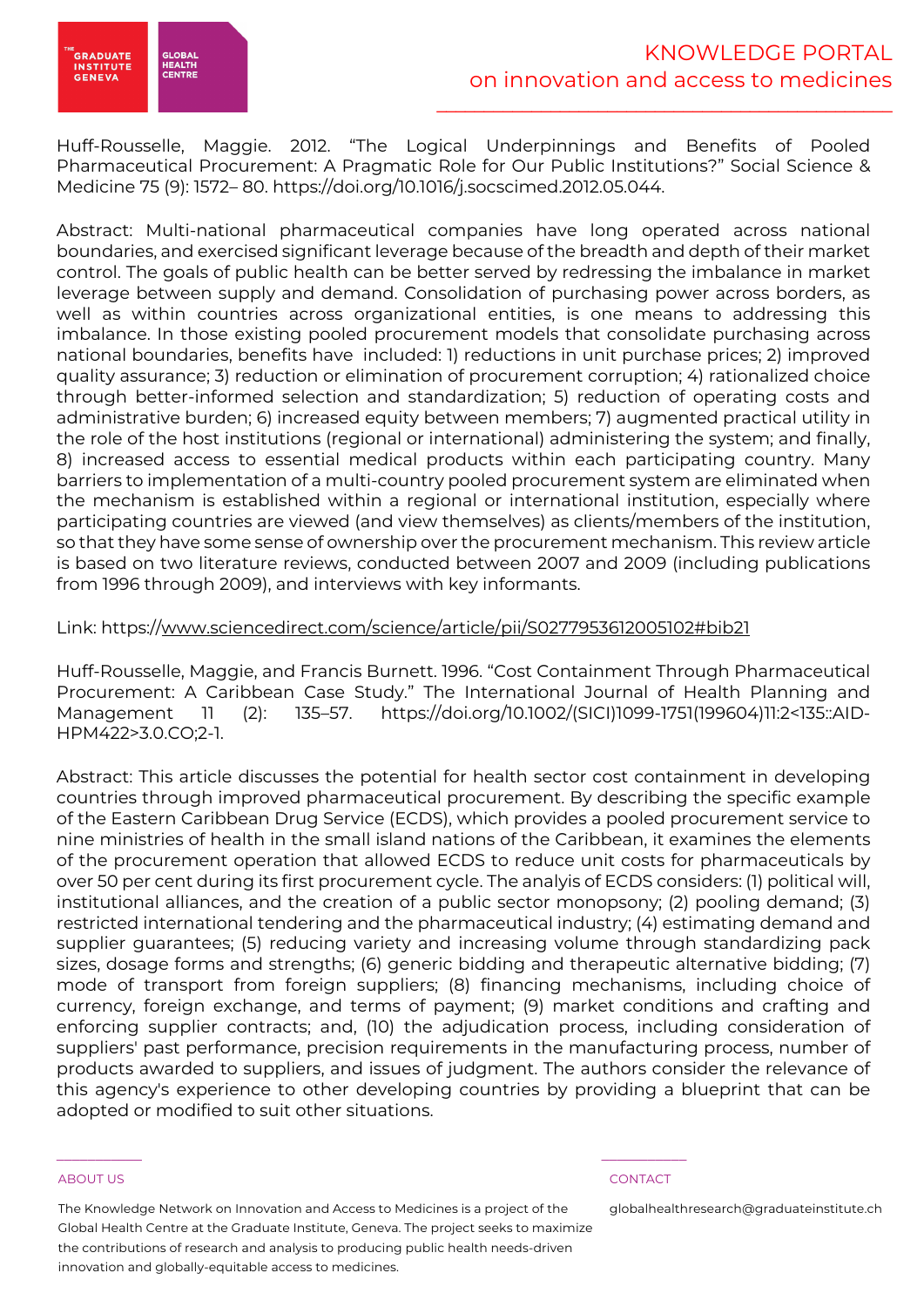

Link: http://onlinelibrary.wiley.com/doi/10.1002/(SICI)1099-1751(199604)11:2%3C135::AID-HPM422%3E3.0.CO;2-1/full

Kaddar, Miloud, Sarah Schmitt, Marty Makinen, and Julie Milstien. 2013. "Global Support for New Vaccine Implementation in Middle-Income Countries." Vaccine, Decade of Vaccines, 31 (April): B81– 96. https://doi.org/10.1016/j.vaccine.2012.11.085.

Abstract: Middle-income countries (MICs) as a group are not only characterized by a wide range of gross national income (GNI) per capita (US \$1026 to \$12,475), but also by diversity in size, geography, governance, and infrastructure. They include the largest and smallest countries of the world—including 16 landlocked developing countries, 27 small island developing states, and 17 least developed countries—and have a significant diversity in burden of vaccine-preventable diseases. Given the growth in the number of MICs and their considerable domestic income disparities, they are now home to the greatest proportion of the world's poor, having more inhabitants below the poverty line than low-income countries (LICs). However, they have little or no access to external funding for the implementation of new vaccines, nor are they benefiting from an enabling global environment. The MICs are thus not sustainably introducing new lifesaving vaccines at the same rate as donor- funded LICs or wealthier countries. The global community, through World Health Assembly resolutions and the inclusion of MIC issues in several recent studies and important documents— including the Global Vaccine Action Plan (GVAP) for the Decade of Vaccines—has acknowledged the sub-optimal situations in some MICs and is actively seeking to enhance the situation by expanding support to these countries. This report documents some of the activities already going on in a subset of MICs, including strengthening of national regulatory authorities and national immunization technical advisory groups, and development of comprehensive multi-year plans. However, some additional tools developed for LICs could prove useful to MICs and thus should be adapted for use by them. In addition, new approaches need to be developed to support MIC-specific needs. It is clear that no one solution will address the needs of this diverse group. We suggest tailored interventions in the four categories of evidence and capacity-building, policy and advocacy, financing, and procurement and supply chain. For MICs to have comparable rates of introduction as other wealthier countries and to contribute to the global fight against vaccine-preventable diseases, global partners must implement a coordinated and pragmatic intervention strategy in accord with their competitive advantage. This will require political will, joint planning, and additional modest funding.

# Link: https://www.sciencedirect.com/science/article/pii/S0264410X12017367?via%3Dihub

Khoja, T. a. M., and S. A. Bawazir. 2005. "Group Purchasing of Pharmaceuticals and Medical Supplies by the Gulf Cooperation Council States." Eastern Mediterranean Health Journal = La Revue De Sante De La Mediterranee Orientale = Al-Majallah Al-Sihhiyah Li-Sharq Al-Mutawassit 11 (1–2): 217–25.

Abstract: An important issue in health care today is the cost of essential pharmaceuticals and medical supplies. To control the increase of health care expenses, in 1976 the Gulf Cooperation Council states began to study the idea of establishing a group purchasing programme for pharmaceuticals and medical supplies. This paper demonstrates the elements of the programme, how it works, what obstacles it faces and how other countries can profit from this experience. It also discusses the future of the group purchasing programme in the light of

### ABOUT US CONTACT AND RESERVE THE RELEASE OF THE RELEASE OF THE RELEASE OF THE RELEASE OF THE RELEASE OF THE RELEASE OF THE RELEASE OF THE RELEASE OF THE RELEASE OF THE RELEASE OF THE RELEASE OF THE RELEASE OF THE RELEASE O

.<br>GRADUATE<br>INSTITUTE

GENEVA

HEALTH<br>CENTRI

The Knowledge Network on Innovation and Access to Medicines is a project of the Global Health Centre at the Graduate Institute, Geneva. The project seeks to maximize the contributions of research and analysis to producing public health needs-driven innovation and globally-equitable access to medicines.

 $\frac{1}{2}$  , and the set of the set of the set of the set of the set of the set of the set of the set of the set of the set of the set of the set of the set of the set of the set of the set of the set of the set of the set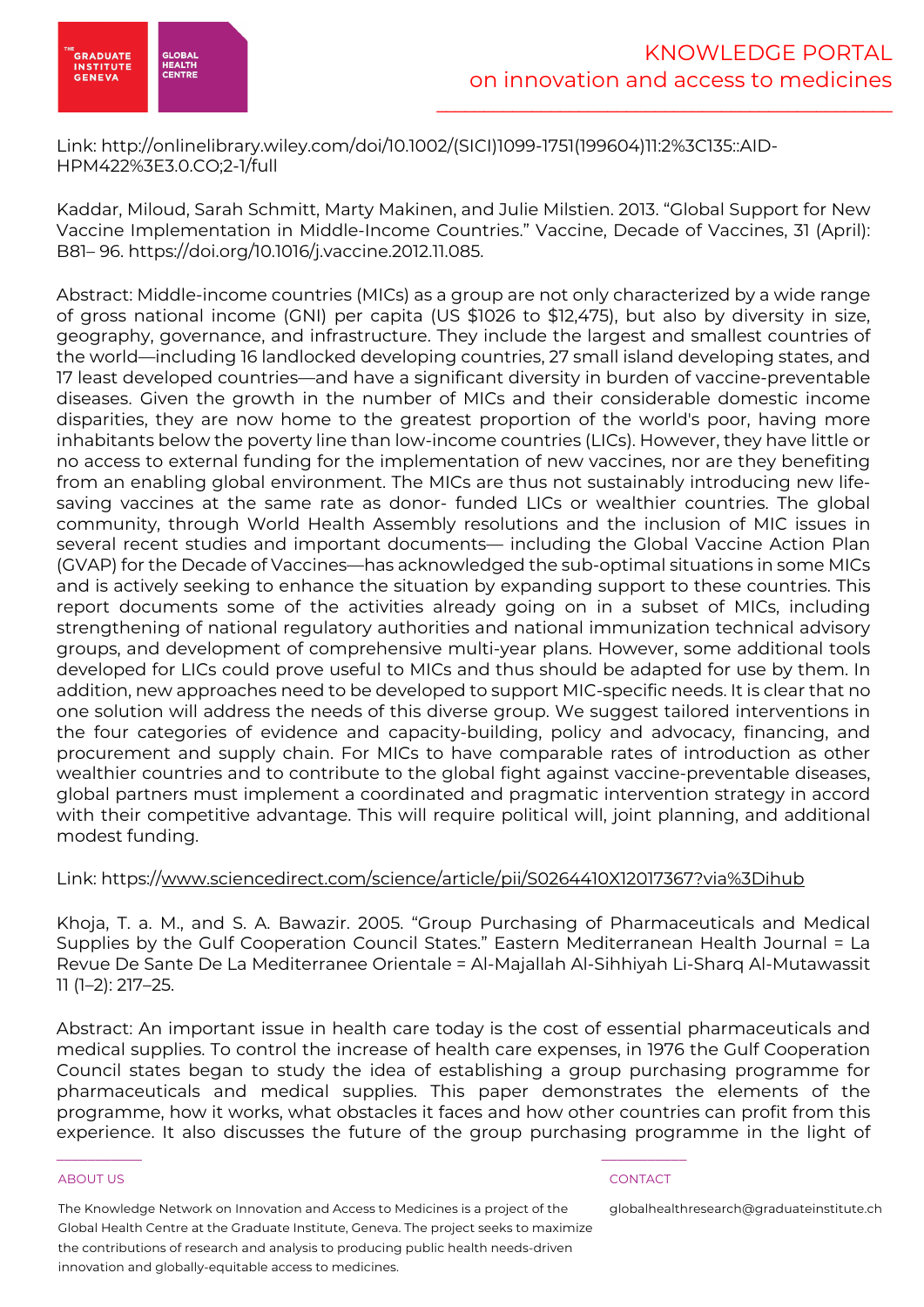

globalization and how the international changes under the World Trade Organization agreements will affect the programme in future.

# Link: https://www.ncbi.nlm.nih.gov/pubmed/16532691

Kumaresan, J., I. Smith, V. Arnold, and P. Evans. 2004. "The Global TB Drug Facility: Innovative Global Procurement [Stop TB Partnership]." The International Journal of Tuberculosis and Lung Disease 8 (1): 130–38.

Abstract: The Global TB Drug Facility (GDF) is a new initiative to increase access to high quality tuberculosis drugs. The GDF, a project of the Global Partnership to Stop TB, is managed by its secretariat, in the World Health Organization (WHO), Geneva. It aims to provide tuberculosis drugs to treat up to 11.6 million patients over the next 5 years and to assist countries to reach the WHO global TB control targets by 2005. The GDF was launched on 24 March 2001. Six rounds of applications have been completed, with 46 countries and non-governmental organisations (NGOs) approved for support. The GDF is not a traditional procurement mechanism. It has adopted an innovative approach to the supply of drugs, by linking demand for drugs to supply and monitoring, using partners to provide services, using product packaging to simplify drug management and linking grants to TB programme performance. This paper describes the GDF operational procedures and experience gained so far. Key achievements to date are also outlined, including the creation of a flexible supply system to meet differing programme needs, rapid establishment of procedures, reduction in TB drug prices—a catalyst for DOTS expansion in countries, standardisation of products, and collaboration with partners. The GDF is flexible enough to meet the needs of countries with a TB burden. The GDF experience could be used as an example for global procurement of drugs and commodities for other diseases, such as HIV/AIDS and malaria. In the future it is likely that the GDF will expand to include second-line drugs and diagnostic materials for TB and could assist other partnerships to develop similar mechanisms and facilities to meet country needs.

# Link: http://www.ingentaconnect.com/content/iuatld/ijtld/2004/00000008/00000001/art00019

Lunte, Kaspars, Thierry Cordier-Lassalle, and Joel Keravec. 2015. "Reducing the Price of Treatment for Multidrug-Resistant Tuberculosis through the Global Drug Facility." Bulletin of the World Health Organization 93 (4): 279–82. https://doi.org/10.2471/BLT.14.145920.

Abstract: Problem: Many countries have limited experience of securing the best prices for drugs and have little negotiating power. This is particularly true for the complex, lengthy and expensive regimens used to treat multidrug-resistant tuberculosis.

Approach: The Stop TB Partnership's Global Drug Facility is dedicated to improving worldwide access to antituberculosis medicines and diagnostic techniques that meet international quality standards.

Local setting: The Global Drug Facility is able to secure price reductions through competitive tendering among prequalified drug manufacturers and by consolidating orders to achieve large purchase volumes. Consolidating the market in this way increases the incentives for suppliers of quality-assured medicines.

### ABOUT US CONTACT AND RESERVE THE RELEASE OF THE RELEASE OF THE RELEASE OF THE RELEASE OF THE RELEASE OF THE RELEASE OF THE RELEASE OF THE RELEASE OF THE RELEASE OF THE RELEASE OF THE RELEASE OF THE RELEASE OF THE RELEASE O

The Knowledge Network on Innovation and Access to Medicines is a project of the Global Health Centre at the Graduate Institute, Geneva. The project seeks to maximize the contributions of research and analysis to producing public health needs-driven innovation and globally-equitable access to medicines.

 $\frac{1}{2}$  , and the set of the set of the set of the set of the set of the set of the set of the set of the set of the set of the set of the set of the set of the set of the set of the set of the set of the set of the set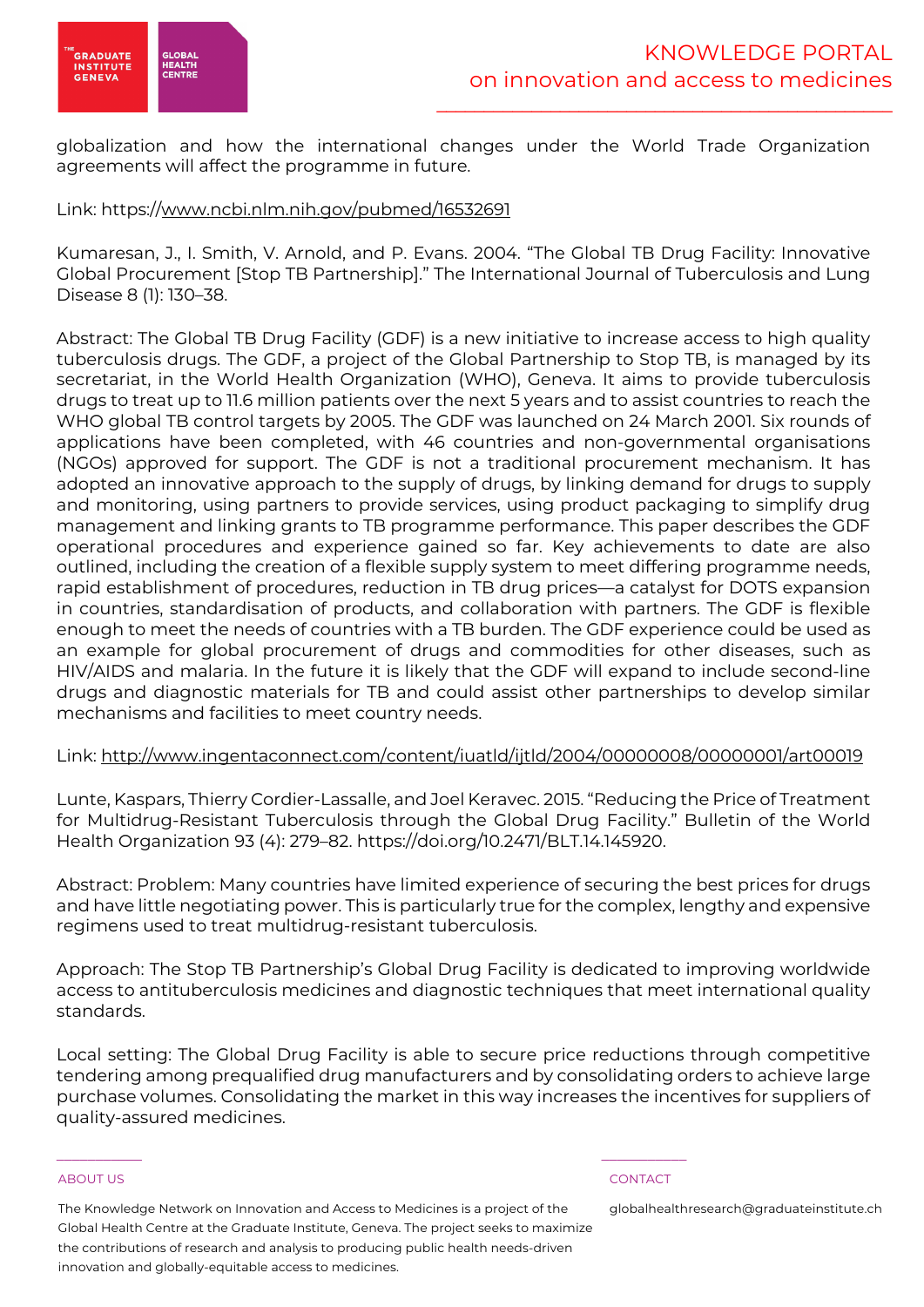

Relevant changes: In 2013 the Global Drug Facility reduced the price of the second-line drugs it supplies for multidrug-resistant tuberculosis: the overall cost of the longest and most expensive treatment regimen for a patient decreased by 26% – from 7890 United States dollars (US\$) in 2011 to US\$ 5822 in 2013.

Lessons learnt: The price of treatment for multidrug-resistant tuberculosis supplied by the Global Drug Facility was reduced by consolidating orders to achieve large purchase volumes, by international, competitive bidding and by the existence of donor-funded medicine stockpiles. The rise in the number of suppliers of internationally quality-assured drugs was also important. The savings achieved from lower drug costs could be used to increase the number of patients on high-quality treatment.

# Link: https://www.ncbi.nlm.nih.gov/pmc/articles/PMC4431560/

Roy Chaudhury, R., R. Parameswar, U. Gupta, S. Sharma, U. Tekur, and J. S. Bapna. 2005. "Quality Medicines for the Poor: Experience of the Delhi Programme on Rational Use of Drugs." Health Policy and Planning 20 (2): 124–36. https://doi.org/10.1093/heapol/czi015.

Abstract: Prior to 1994, most Delhi hospitals and dispensaries experienced constant shortages of essential medicines. There was erratic prescribing of expensive branded products, frequent complaints about poor drug quality and low patient satisfaction. Delhi took the lead in developing a comprehensive Drug Policy in 1994 and was the only Indian state to have such a comprehensive policy. The policy's main objective is to improve the availability and accessibility of quality essential drugs for all those in need. The Delhi Society for the Promotion of Rational Use of Drugs (DSPRUD), a non-governmental organization, worked in close collaboration with the Delhi Government and with universities to implement various components of the policy. The first Essential Drugs List (EDL) was developed, a centralized pooled procurement system was set up and activities promoting rational use of drugs were initiated. In 1997, the Delhi Programme was designated the INDIA-WHO Essential Drugs Programme by the World Health Organization. The EDL was developed by a committee consisting of a multidisciplinary group of experts using balanced criteria of efficacy, safety, suitability and cost. The first list contained 250 drugs for hospitals and 100 drugs for dispensaries; the list is revised every 2 years. The pooled procurement system, including the rigorous selection of suppliers with a minimum annual threshold turnover and the introduction of Good Manufacturing Practice inspections, resulted in the supply of good quality drugs and in holding down the procurement costs of many drugs. Bulk purchasing of carefully selected essential drugs was estimated to save nearly 30% of the annual drugs bill for the Government of Delhi, savings which were mobilized for procuring more drugs, which in turn improved availability of drugs (more than 80%) at health facilities. Further, training programmes for prescribers led to a positive change in prescribing behaviour, with more than 80% of prescriptions being from the EDL and patients receiving 70–95% of the drugs prescribed. These changes were achieved by changing managerial systems with minimal additional expenditure. The 'Delhi Model' has clearly demonstrated that such a programme can be introduced and implemented and can lead to a better use and availability of medicines.

Link: https://academic.oup.com/heapol/article/20/2/124/568791

### ABOUT US CONTACT AND RESERVE THE RELEASE OF THE RELEASE OF THE RELEASE OF THE RELEASE OF THE RELEASE OF THE RELEASE OF THE RELEASE OF THE RELEASE OF THE RELEASE OF THE RELEASE OF THE RELEASE OF THE RELEASE OF THE RELEASE O

The Knowledge Network on Innovation and Access to Medicines is a project of the Global Health Centre at the Graduate Institute, Geneva. The project seeks to maximize the contributions of research and analysis to producing public health needs-driven innovation and globally-equitable access to medicines.

 $\frac{1}{2}$  , and the set of the set of the set of the set of the set of the set of the set of the set of the set of the set of the set of the set of the set of the set of the set of the set of the set of the set of the set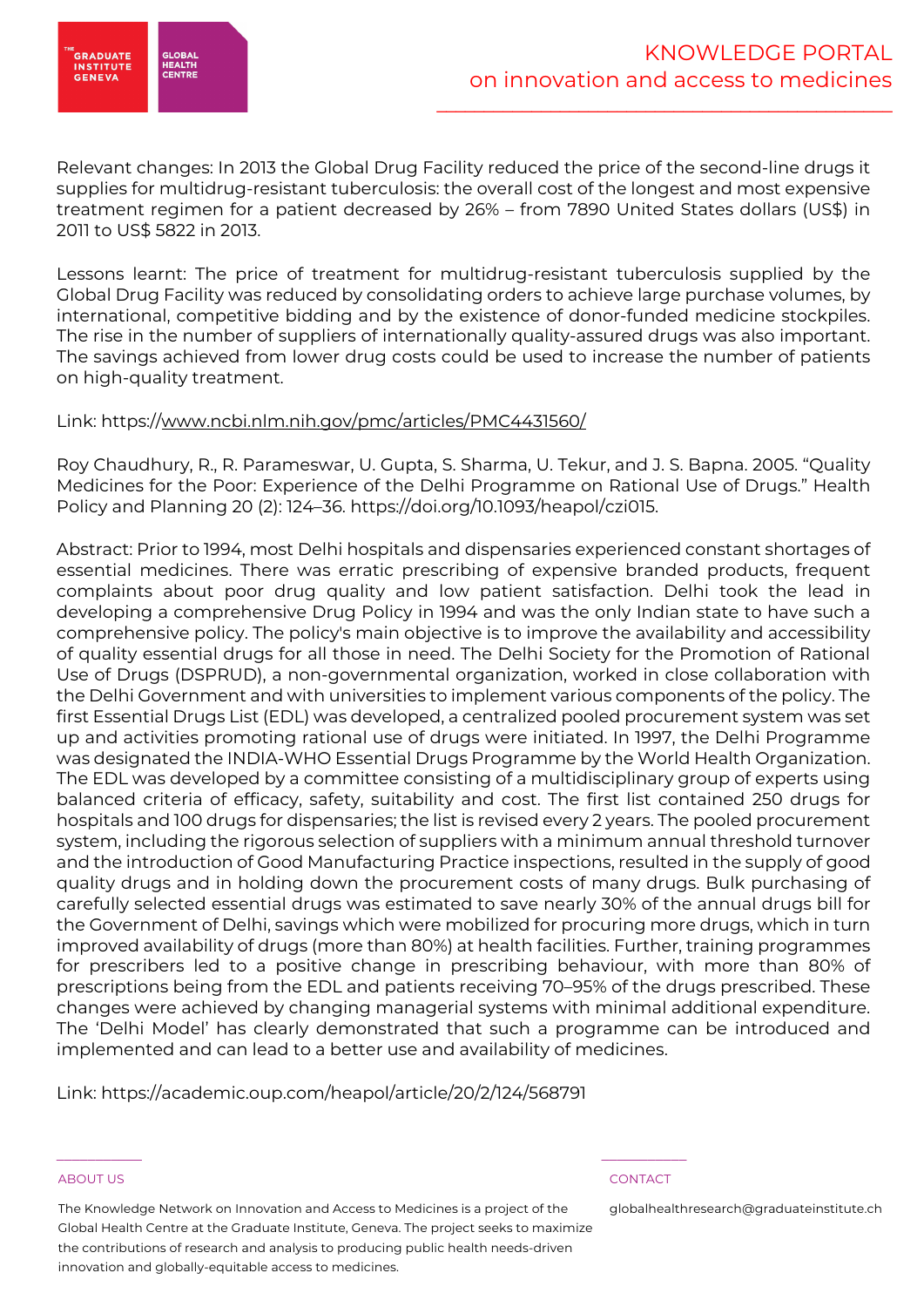

Songkhla, Mongkol Na, Suwit Wibulpolprasert, and Phusit Prakongsai. 1998. "Good Drugs at Low Cost: Thailand's Provincial Collective Bargaining System for Drug Procurement." Essential Drugs Monitor, no. 25–26: 5–7.

Abstract: Not available

Link: http://apps.who.int/medicinedocs/en/d/Jwhozip10e/1.3.html

Southern African Development Community (SADC). 2012. "SADC Pooled Procurement of Essential Medicines and Medical Supplies Situational Analysis and Feasibility Study." https://www.sadc.int/documents-publications/show/2972.

Abstract: Not available

Link: https://www.sadc.int/documents-publications/show/2972

Tambini, Gina, Jon Kim Andrus, John W. Fitzsimmons, and Mirta Roses Periago. 2006. "Regional Immunization Programs as a Model for Strengthening Cooperation among Nations." Revista Panamericana De Salud Publica = Pan American Journal of Public Health 20 (1): 54–59

Abstract: Not available

Link: https://www.scielosp.org/scielo.php?pid=S1020-

49892006000700012&script=sci\_arttext&tlng=e

Tordoff, June M., Pauline T. Norris, and David M. Reith. 2005. "Managing Prices for Hospital Pharmaceuticals: A Successful Strategy for New Zealand?" Value in Health 8 (3): 201–8. https://doi.org/10.1111/j.1524-4733.2005.04040.x.

Abstract: Objectives: In 2002, as part of a National Hospital Pharmaceutical Strategy, the New Zealand (NZ) government agency PHARMAC commenced a 3-year period of negotiating prices for 90% of hospital pharmaceuticals on behalf of all NZ public hospitals. The present study was undertaken to determine the effects of this first year of "pooled procurement."

Methods: Using price changes and volume data for each of their top 150 pharmaceutical items, chief pharmacists at 11 public hospitals calculated projected cost savings for the financial year July 2003 to June 2004. Researchers calculated total projected savings for all 11 hospitals, and for three types of hospitals. Estimates of projected savings were made for all 29 major public hospitals by using savings per bed and savings per bed-day. A sensitivity analysis was undertaken. Items showing savings were categorized by using the Anatomical Therapeutic Chemical classification system.

Results: For the 11 hospitals, the top 150 items comprised 612 different items. Projected savings for 2003 to 2004 were NZ\$2,652,814, NZ\$658,984, and NZ\$127,952 for tertiary, secondary, and rural/special hospitals, respectively. Percentage savings as a median (range) of the total top 150 expenditure were: tertiary 5.28% (3.09–16.05%), secondary 7.41% (4.67–12.85%), and rural/special 9.55% (6.27–10.09%). For all 29 hospitals, estimated projected savings were NZ\$5,234,919

### ABOUT US CONTACT AND RESERVE THE RELEASE OF THE RELEASE OF THE RELEASE OF THE RELEASE OF THE RELEASE OF THE RELEASE OF THE RELEASE OF THE RELEASE OF THE RELEASE OF THE RELEASE OF THE RELEASE OF THE RELEASE OF THE RELEASE O

The Knowledge Network on Innovation and Access to Medicines is a project of the Global Health Centre at the Graduate Institute, Geneva. The project seeks to maximize the contributions of research and analysis to producing public health needs-driven innovation and globally-equitable access to medicines.

 $\frac{1}{2}$  , and the set of the set of the set of the set of the set of the set of the set of the set of the set of the set of the set of the set of the set of the set of the set of the set of the set of the set of the set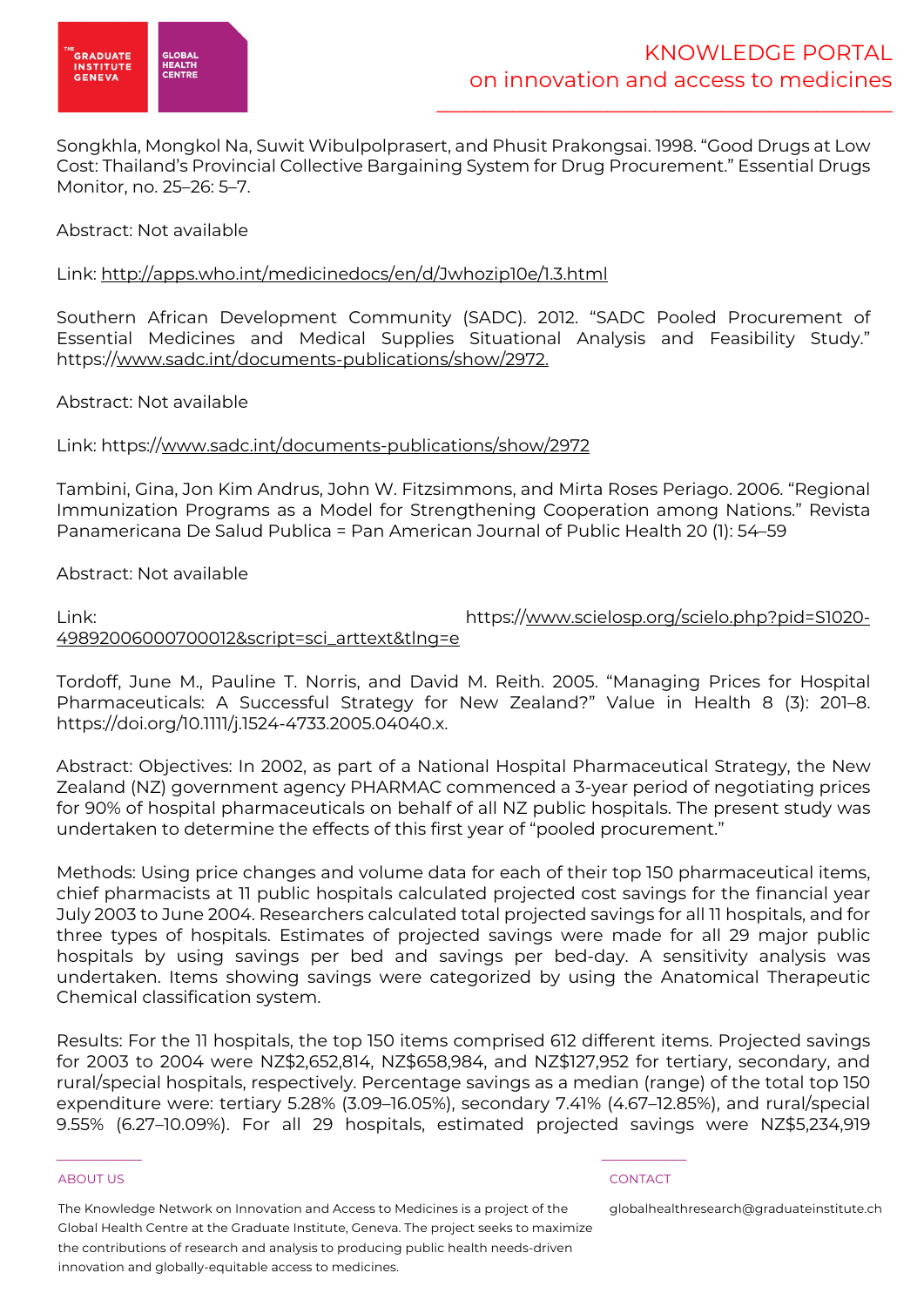

(NZ\$3,304,606–NZ\$8,044,482) by savings per bed, and NZ\$5,255,781 (NZ\$2,936,850– NZ\$8,693,239) by savings per bed-day. The main contributors to savings were: agents for infections, the nervous system, musculoskeletal system, and blood/blood-forming organs.

Conclusion: The first year of pooled procurement under the National Hospital Pharmaceutical Strategy (2002–2003) has resulted in moderate savings. For all 29 major public hospitals, savings of around NZ\$5.2 million (\$2.9 million–\$8.7 million) or 3.7% were projected for 2003 to 2004. Longer- term effects, however, on patient outcomes and availability of pharmaceuticals, as well as on pharmaceutical expenditure, have yet to be evaluated.

# Link: http://www.sciencedirect.com/science/article/pii/S1098301510625673

Waning, Brenda, Warren Kaplan, Alexis C King, Danielle A Lawrence, Hubert G Leufkens, and Matthew P Fox. 2009. "Global Strategies to Reduce the Price of Antiretroviral Medicines: Evidence from Transactional Databases." Bulletin of the World Health Organization 87 (7): 520– 28. https://doi.org/10.2471/BLT.08.058925.

Abstract: Objective: To estimate the impact of global strategies, such as pooled procurement arrangements, third-party price negotiation and differential pricing, on reducing the price of antiretrovirals (ARVs), which currently hinders universal access to HIV/AIDS treatment.

Methods: We estimated the impact of global strategies to reduce ARV prices using data on 7253 procurement transactions (July 2002–October 2007) from databases hosted by WHO and the Global Fund to Fight AIDS, Tuberculosis and Malaria.

Findings: For 19 of 24 ARV dosage forms, we detected no association between price and volume purchased. For the other five ARVs, high-volume purchases were 4–21% less expensive than medium- or low-volume purchases. Nine of 13 generic ARVs were priced

6–36% lower when purchased under the Clinton Foundation HIV/AIDS Initiative (CHAI). Fifteen of 18 branded ARVs were priced 23–498% higher for differentially priced purchases compared with non- CHAI generic purchases. However, two branded, differentially priced ARVs were priced 63% and 73% lower, respectively, than generic non-CHAI equivalents.

Conclusion: Large purchase volumes did not necessarily result in lower ARV prices. Although current plans for pooled procurement will further increase purchase volumes, savings are uncertain and should be balanced against programmatic costs. Third-party negotiation by CHAI resulted in lower generic ARV prices. Generics were less expensive than differentially priced branded ARVs, except where little generic competition exists. Alternative strategies for reducing ARV prices, such as streamlining financial management systems, improving demand forecasting and removing barriers to generics, should be explored.

Link: https://www.ncbi.nlm.nih.gov/pmc/articles/PMC2704041/

World Health Organization (WHO). 2007a. "A Situational Analysis and Feasibility Study on Regional Pooled Bulk Procurement of Essential Medicines and Other Health Supplies in the East

### ABOUT US CONTACT AND RESERVE THE RELEASE OF THE RELEASE OF THE RELEASE OF THE RELEASE OF THE RELEASE OF THE RELEASE OF THE RELEASE OF THE RELEASE OF THE RELEASE OF THE RELEASE OF THE RELEASE OF THE RELEASE OF THE RELEASE O

The Knowledge Network on Innovation and Access to Medicines is a project of the Global Health Centre at the Graduate Institute, Geneva. The project seeks to maximize the contributions of research and analysis to producing public health needs-driven innovation and globally-equitable access to medicines.

 $\frac{1}{2}$  , and the set of the set of the set of the set of the set of the set of the set of the set of the set of the set of the set of the set of the set of the set of the set of the set of the set of the set of the set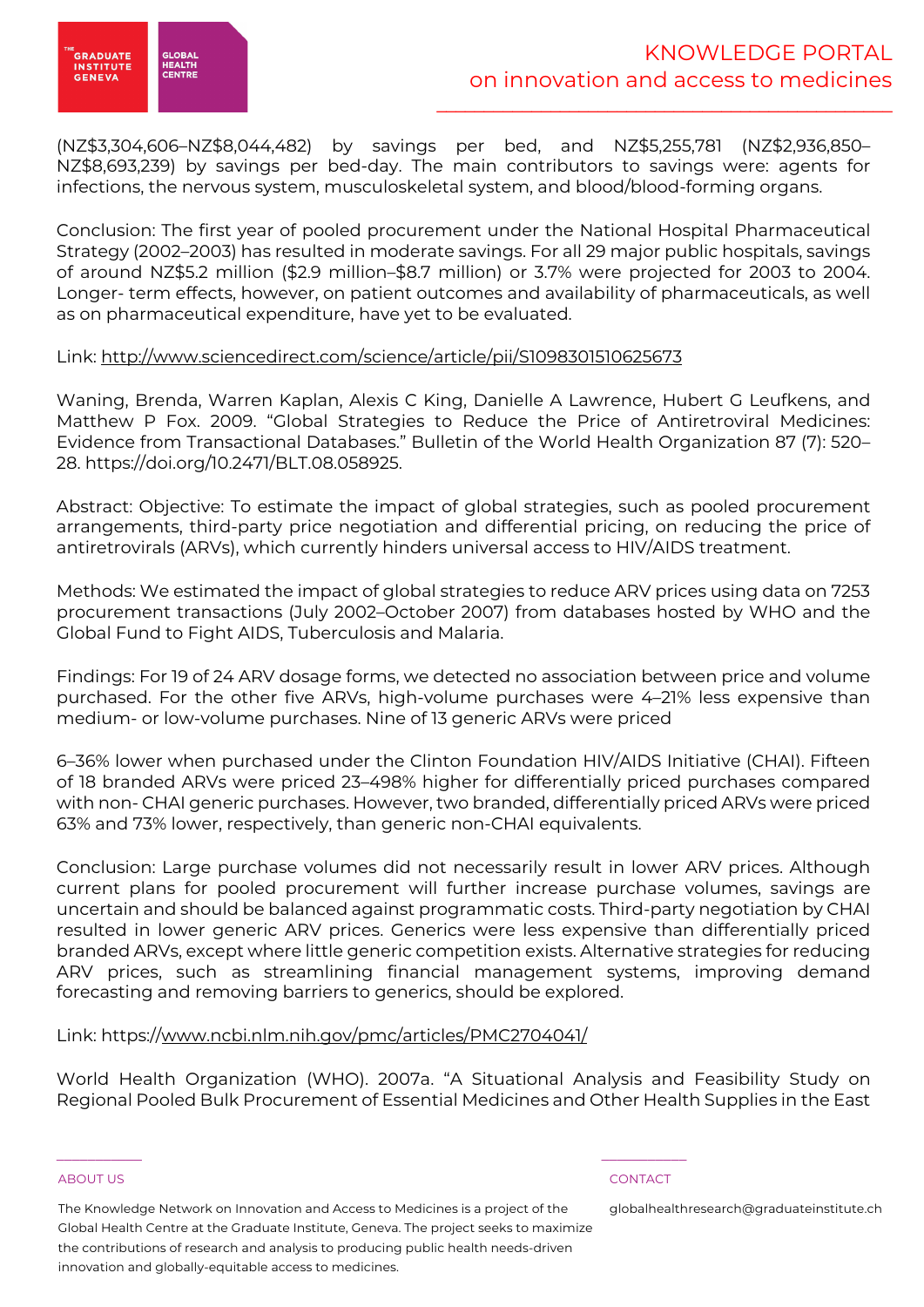

African Community Partner States."

http://apps.who.int/medicinedocs/documents/s18414en/s18414en.pdf.

Abstract: The East African Community (EAC), in January 2007, requested the assistance of the WHO Department of Technical Cooperation for Essential Medicines (TCM) to conduct a situational analysis and feasibility study for implementing Regional Pooled Procurement of Medicines as part of their efforts to address issues of accessibility and availability of essential medicines in the region. Pooled procurement, otherwise known as joint purchasing, is increasingly being regarded globally as an efficient strategy to resolve challenges as high medicines prices, poor quality and other bottlenecks generally associated with Procurement and Supply Chains of Essential Medicines. A number of sub- regional and regional blocs as well as global initiatives have adopted the pooled procurement mechanisms with success stories to share.The Gulf States, who have carrying out pooled procurement for over twenty five years reported that it had reduced costs and made millions of dollars in savings, whilst the East Caribbean Islands reported an average cost savings of 37% for 25 selected items over a five year period. Other successful pooled procurement initiatives includes the WHO Pan American Health Organization (PAHO) Strategic Funds and the WHO Global Drug Facility for TB medicines, have shown significant achievements in lowering medicines prices, improving procurement process and quality of medicines. The two models of pooled procurement, under review in this study are the Group Contracting and the Central Contracting. These models are similar as they both involve bulk purchasing of medicines on behalf of a group or countries, with the main difference being the level of collaboration and integration, the administrative infrastructure required to implement the pooled procurement and therefore the technical and financial resources needed. Thus in Group Contracting countries jointly negotiate prices and agree to purchase through the selected suppliers, but the various member countries conduct the purchasing individually. With Central Contracting, Member countries jointly conduct tenders and award contracts through a centralized procurement unit, which pools the financial resources from the member countries. Apart from reducing cost of medicines and contributing to a more cost efficient and transparent procurement system, pooled procurement also facilitates harmonization of standard treatment guidelines, medicines registrations and essential medicines lists. The main objectives of this study are: To analyse the legal and regulatory framework on procurement and delivery of pharmaceutical products and other essential medical supplies in the public sector of the EAC Partner States; To determine the feasibility of pooled procurement of medicines; To recommend a specific model of pooled procurement and identify a potential target commodity list for bulk purchasing; To develop guidelines and recommendations for the implementation of the recommended model.

# Link: http://apps.who.int/medicinedocs/en/d/Js18414en/

World Health Organization (WHO). 2007b. "Multi-Country Regional Pooled Procurement of Medicines

- Identifying Key Principles for Enabling Regional Pooled Procurement and a Framework for Inter- Regional Collaboration in the African, Caribbean and Pacific Island Countries." http://apps.who.int/medicinedocs/en/m/abstract/Js14862e/.

Abstract: The Department of Technical Cooperation for Essential Drugs and Traditional Medicine (TCM), WHO, organized a meeting on multi-country regional pooled procurement of medicines in Geneva, Switzerland, on 15th - 16th January 2007. The objective of this meeting was to provide

### ABOUT US CONTACT AND RESERVE THE RELEASE OF THE RELEASE OF THE RELEASE OF THE RELEASE OF THE RELEASE OF THE RELEASE OF THE RELEASE OF THE RELEASE OF THE RELEASE OF THE RELEASE OF THE RELEASE OF THE RELEASE OF THE RELEASE O

The Knowledge Network on Innovation and Access to Medicines is a project of the Global Health Centre at the Graduate Institute, Geneva. The project seeks to maximize the contributions of research and analysis to producing public health needs-driven innovation and globally-equitable access to medicines.

 $\frac{1}{2}$  , and the set of the set of the set of the set of the set of the set of the set of the set of the set of the set of the set of the set of the set of the set of the set of the set of the set of the set of the set